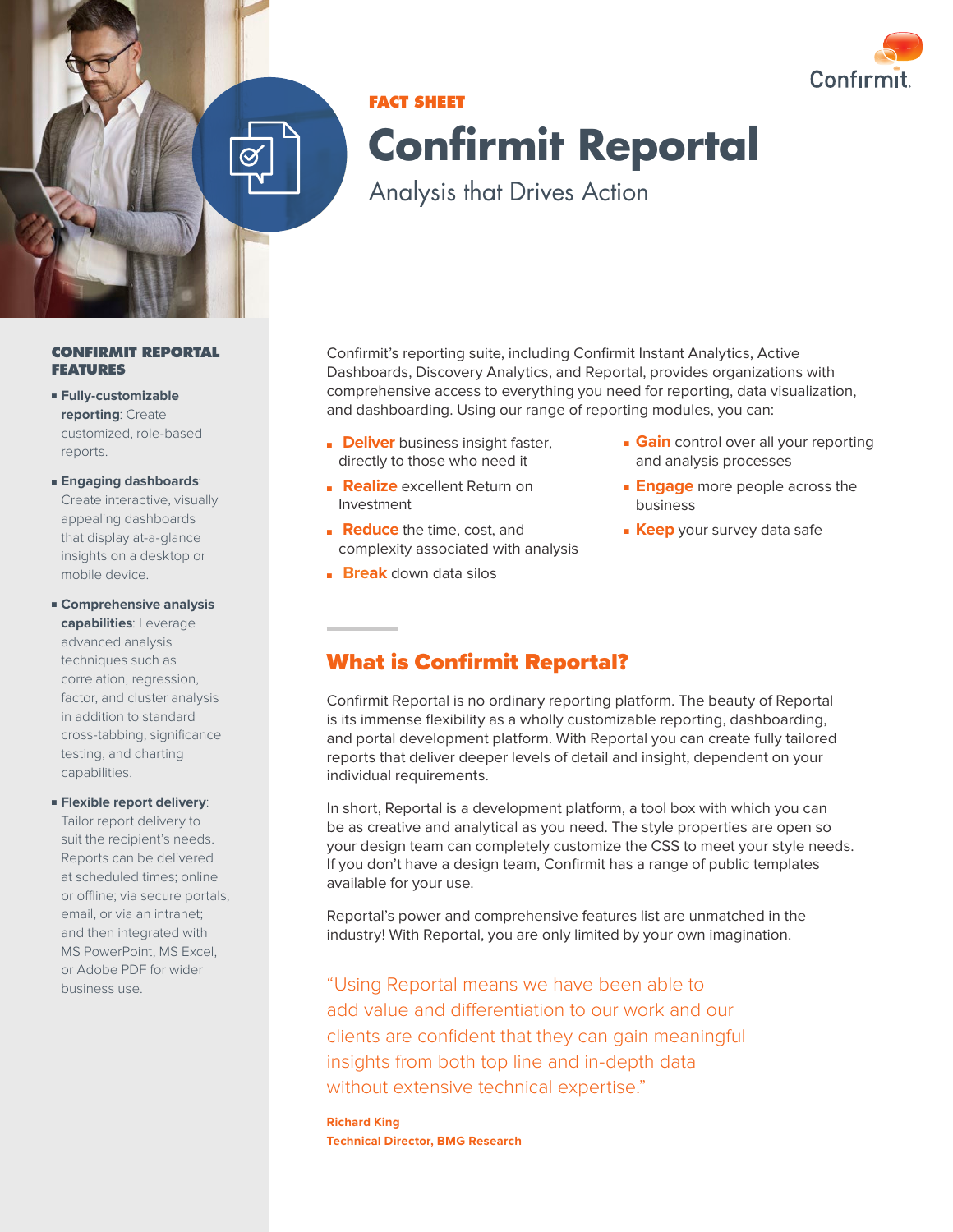## What can I do with Confirmit Reportal?

Confirmit Reportal allows you to build custom reports, dashboards, and portals to meet the unique needs of your business. You can:

> **Employ** interactive data visualizations, including the integrated charting engine from HighCharts

**Build** an engaging portal providing stakeholders with real-time reports and visualizations

**Distribute** results in multiple formats to

maximize user engagement



**Develop** role-specific dashboards and reports, no matter how complex your organizational hierarchy (including matrix hierarchies)



**Incorporate** Confirmit Genius' text and social media analytics



**Integrate** business system data, such as data from CRM systems, like Salesforce



**Leverage** comprehensive analytics capabilities, such as T-tests, Z-tests, regression, correlation, and more for deeper analysis and powerful insights

With Confirmit Reportal, you can share the right insights with the right people at the right time. Whether you need a top-level view, deep dive analysis, or engaging data visualizations – Confirmit Reportal has a solution.

See an example of Reportal in action by clicking on the video below



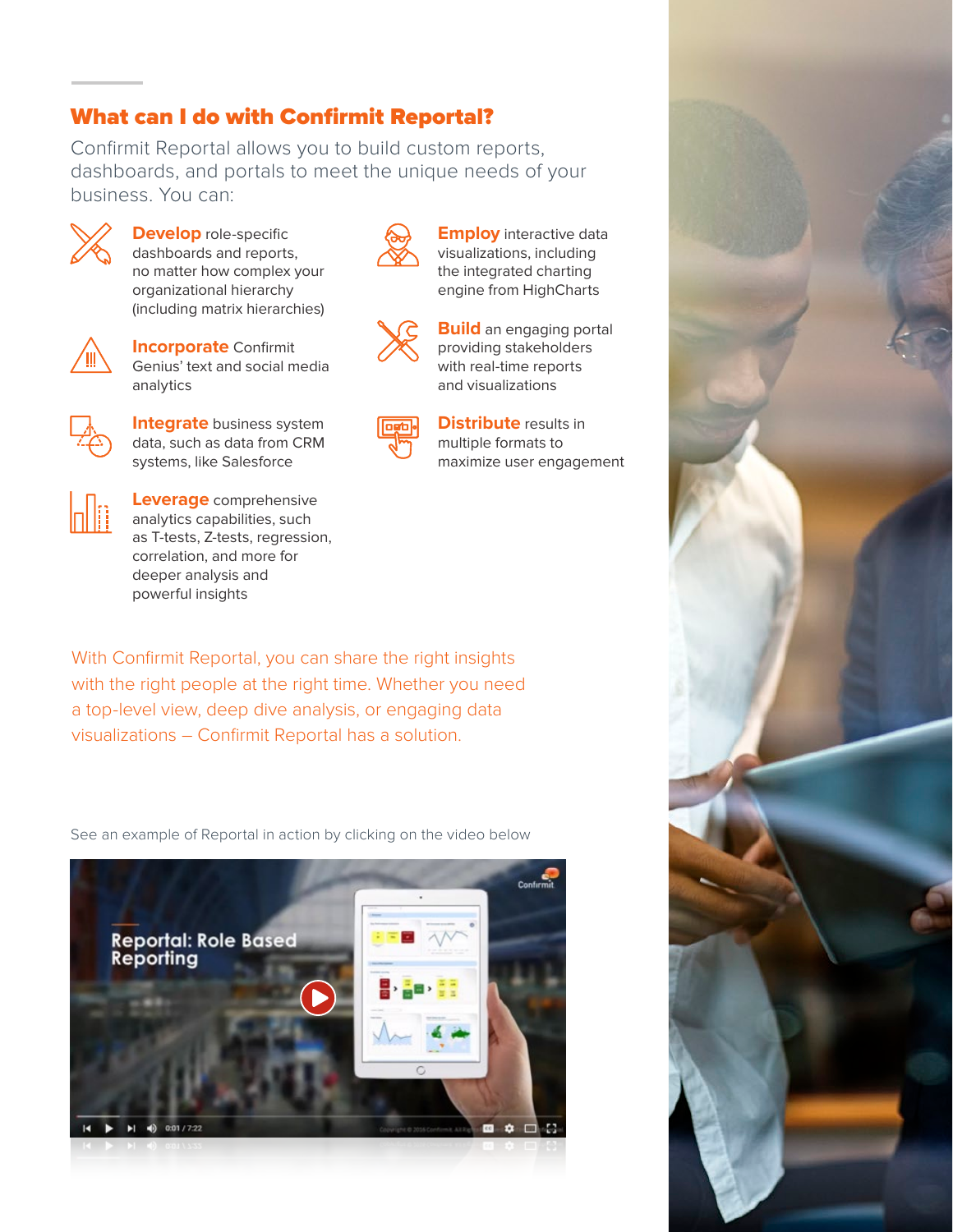## What Templates Are Available for Reportal?

If you have designers with CSS experience, Confirmit Reportal provides you with maximum design flexibility. But, if you don't have designers, you don't need to worry. Confirmit can help you get up and running with powerful reports designed from reusable templates. Template examples include:

#### **Analysis Reports Template**

The Analysis Reports Template is a reusable reporting template that contains many useful analysis reports that can be immediately applied to your surveys. It includes common features across all the reports, like data filtering and exporting to Excel. And, configuration options such as the ability to add your own logo and choose your preferred date format allows users to add a personal touch to these templated reports. Overall, the Analysis Reports Template is a quick and easy way to leverage Confirmit Reportal.

The Analysis Reports Template includes:

- Dashboard
- Comparison Rating Summary
- **Frequency Distribution**
- Multiple Frequency Distribution
- And much more…



## **Multi-Media Report Template**

The Multi-Media Report Template for Reportal makes it easy for Confirmit users to review and act on audio and video files captured during the research process. Within this fully-brandable template, users are able to view files, apply names, descriptions, and categories and even mark their favorite files. Once the files are updated and tagged, searching for files is easy using Confirmit's filters. You can filter your multimedia files by respondent information, such as gender or age, and/or by file title, and whether the files were liked/disliked or favorited. The template further allows for basic analysis and makes it possible for users to download media files for inclusion in other reports.

## **Reportal Responsive Template**

Business people today need the convenience of being able to review their reports and dashboards on-the-go. Confirmit customers who leverage the Reportal Responsive Templates benefit from mobile reports and dashboards that dynamically adjust the content to fit virtually any size screen. Best of all, this mobile responsive template is configurable, allowing Confirmit clients to incorporate their own branding, such as colors and logos.

## **Text Analytics Template**

Confirmit Genius leverages the power of Confirmit Reportal to display Text Analytics results. With Reportal you can create fully tailored reports that deliver deep levels of detail and insight, dependent on your individual requirements.

For companies that prefer an out-of-the-box solution, Confirmit also has a configurable Text Analytics reporting template available. Confirmit's Text Analytics template is quickly configurable and easy to set up. Once the template is up and running, features such as filtering by category, sentiment, or background variable, drilling down to the detailed comment analysis, and quick searching from the visualized dashboard makes it extremely easy to find the insights that will drive your business forward!

| What people are talking about<br>Category<br>callect- |                                 |                                                                             |                       |                      |                        |                  | Court<br>$\sim$ |
|-------------------------------------------------------|---------------------------------|-----------------------------------------------------------------------------|-----------------------|----------------------|------------------------|------------------|-----------------|
| Total comments<br>31.301                              | Positive<br>20,695<br>Œ         |                                                                             | Neutral<br>8,402<br>o |                      | Negative<br>2.204<br>œ |                  |                 |
| View by:<br>neket.<br>$\sim$ 1<br><b>Geograph</b>     | of rode categories with no hits | <b>A</b> Positive in Neutral <b>B</b> Negative<br>$0, \frac{m}{2}$ if there | American              | Posted               | <b>Policie</b>         | <b>Hopma</b>     |                 |
| + Lock and feel                                       |                                 | 1,190                                                                       | $1.7 -$               | $708 -$              | $335 -$                | $147 -$          |                 |
| 1 Stone                                               |                                 |                                                                             |                       |                      |                        |                  |                 |
| · Cantoner Service                                    |                                 | 4, 585                                                                      | $1.3 - 0.0$           | 2,536 ±              | $9.401 -$              | $243 - 4$        |                 |
| - Federal marketer                                    |                                 | 2.612                                                                       | $2.5 -$               | 1,863 +              | $483 -$                | $268 -$          |                 |
|                                                       |                                 | $\pm 1$                                                                     | $23 +$                | $31 +$               | $\mathbb{Y}$           | 1.8              |                 |
| - Vial line                                           |                                 | 261                                                                         | $24 +$                | $218 - 4$            | $46 -$                 | $17 - 4$         |                 |
| in Quality of service<br>- Atitude                    |                                 | 2.016                                                                       | $23 +$                | <b>TEST *</b>        | 136 -                  | $236 +$          |                 |
| 1 Product                                             |                                 | 1.638<br><b>ARST</b>                                                        | $37 +$                | 1,564 ±<br>$2.467 +$ | $10 -$<br>$9.795 -$    | $26 - 10$        |                 |
| 4 Services                                            |                                 |                                                                             | 1.4 m                 |                      |                        | 395 m            |                 |
| - Delivery                                            |                                 | 643                                                                         | $45 -$                | $237 - 4$            | $340 -$                | 65 w 1           |                 |
|                                                       |                                 | 373                                                                         | $0.9 -$               | $105 -$              | 20 +                   | $36 - 1$         |                 |
| - Installation                                        |                                 | 24                                                                          | 61 =                  | $3 +$                | $37 -$                 | $2 + 1$          |                 |
| : Insurance                                           |                                 | ÷                                                                           | 11+                   | 6.8                  | $10 -$                 | 2.8              |                 |
| - Than pick up                                        |                                 | 122<br>. .                                                                  | $1.2 - 0.1$<br>$87 -$ | 41.91                | 76.4                   |                  |                 |
| : Faling                                              |                                 | 120                                                                         |                       | 84.4                 | $45 -$                 | 27.8             |                 |
| 1 Silling                                             |                                 | 436                                                                         | $0.4 -$               | $816 -$              | 261.1                  | $50 - 6$         |                 |
| + Experience                                          |                                 | 11,612                                                                      | $2.5 - 1$             | $0.823 -$            | $2.022 -$              | $766 +$          |                 |
|                                                       |                                 | 12,807                                                                      | $2.3 - 4$             | 6,703 ±              | $3.405 -$              | 439.4            |                 |
| + South<br>+ Policy                                   |                                 | 1,747                                                                       | $1.2 - 0.1$           | $727 -$              | $872 -$                | 148 <sub>0</sub> |                 |